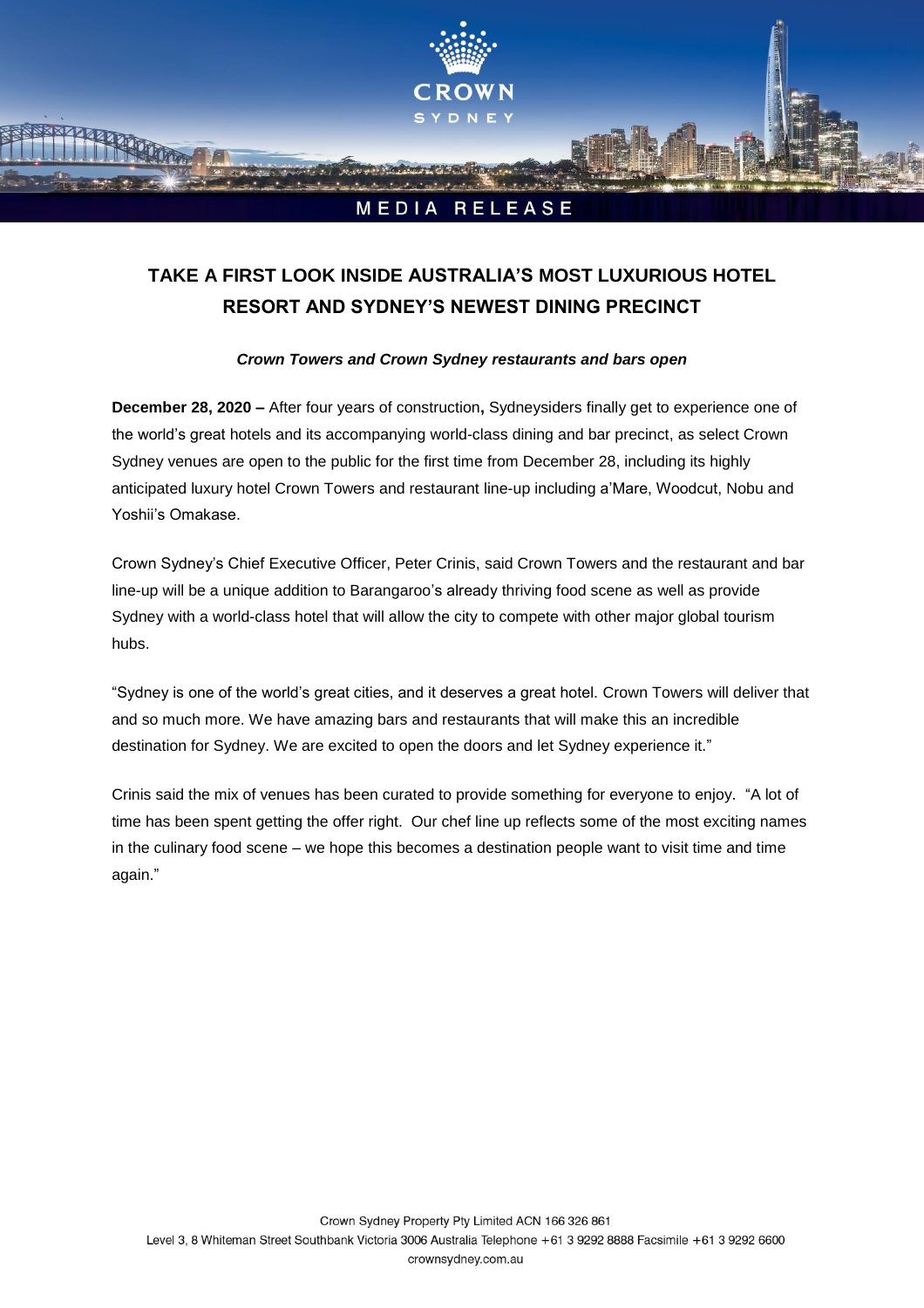

#### **CROWN TOWERS**

Rising 275 metres above the bustling Barangaroo Precinct, Crown Towers offers unparalleled luxury accommodation in Sydney. With perfectly framed views of Sydney's skyline, each room's décor is designed to provide a sophisticated, modern backdrop that captures the essence of the hotel's unique harbourside setting. Crown Spa Sydney will also be open for bookings bringing an unprecedented level of indulgence to the city. Designed by Blainey North and spanning across 2000sqm, Crown Spa Sydney includes terraces for yoga and meditation, relaxation rooms, vitality pools, experience showers, infrared saunas, and more.

### **WOODCUT**

Sydney dining's award-winning couple, chef Ross Lusted and Sunny Lusted, welcome you to Woodcut - a unique dining experience that celebrates Australian produce and cooking with wood, charcoal and steam. From the moment guests enter Woodcut, they will be drawn to an experiential dining experience thanks to three open kitchens each centred on their own cooking method.

#### **A'MARE**

Nationally acclaimed and award-winning Sydney chef and restaurateur, Alessandro Pavoni will be bringing classic Italian fine dining to Crown Sydney in his latest venture, a'Mare. Known as a pioneer of modern Italian food, Alessandro will go back to his roots with a menu featuring traditional dishes representing the best of each region of Italy.

#### **NOBU**

Internationally renowned Chef, Nobu Matsuhisa – known to the world as "Nobu" – will open his new restaurant at Crown Sydney. Headed by one of Nobu's classically trained sushi chefs, Harold Hurtada, guests can expect a mix of Nobu classics mixed with innovative new dishes with a unique Sydney take by Hurtada to create a fresh yet inherently classic Nobu menu.

#### **SILKS**

Synonymous with the harmonious flavours of the southern regions of China, Silks will bring traditional Cantonese cuisine to Crown Sydney. With a nod to the fierier palate of the north, the menu will also feature classic northern dishes such as Xian spicy cumin lamb knife cut noodles, Peking duck and Liangpi cold noodles.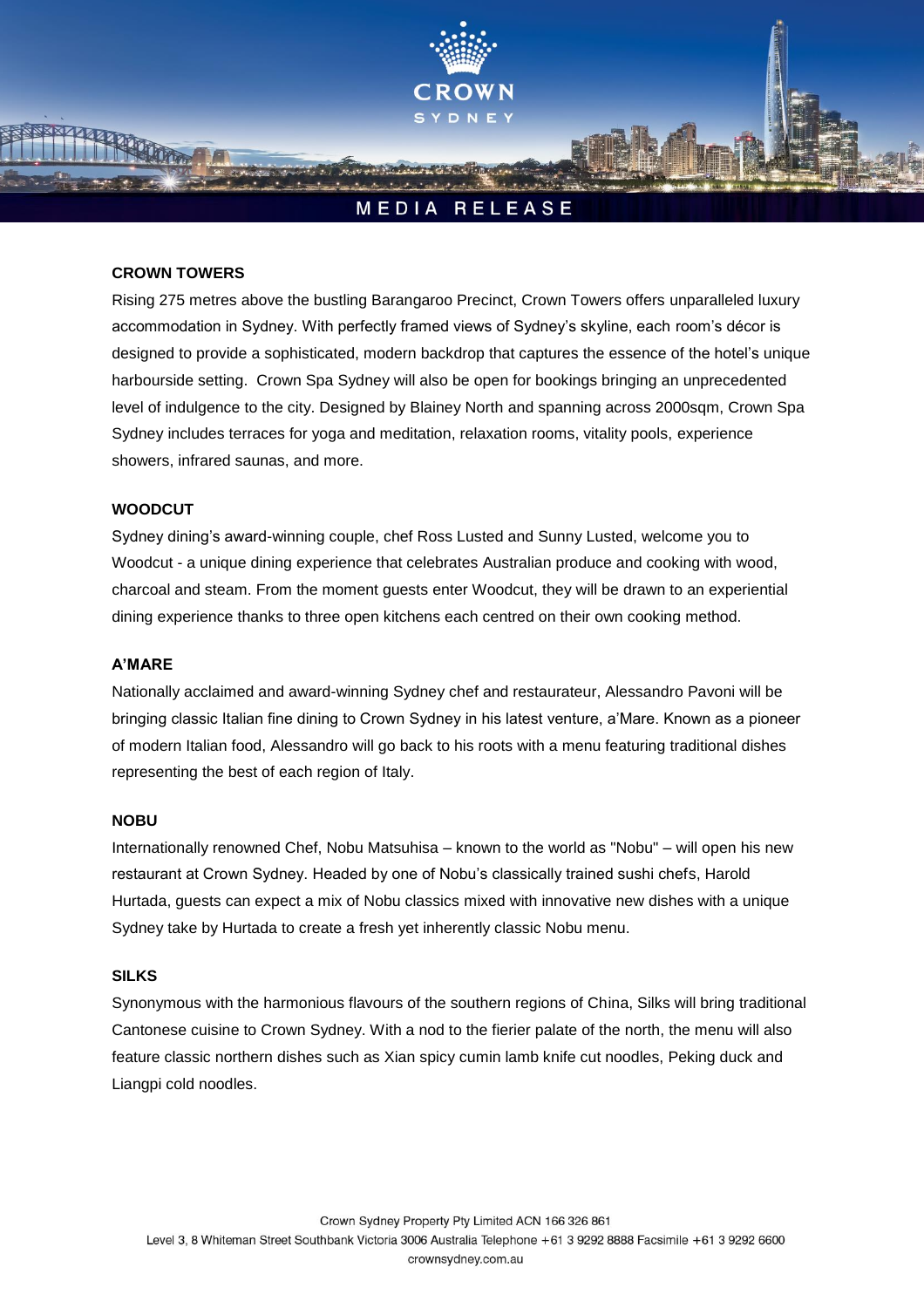

To cater for Sydney's well-known love affair with the Yum Cha tradition, Silks will also offer a stylish and unique culinary spin on Yum Cha with meticulously crafted items like Scallop and lemon myrtle dumplings, Lobster cheong fung and Sea urchin dumplings.

# **YOSHII'S OMAKASE**

Yoshii's Omakase offers an intimate dining experience within a twelve-seat fine dining room. Derived from a Japanese phrase meaning "I'll leave it up to you," the Omakase culinary experience leaves all decision-making in the hands of Chef Yoshii who will prepare a ten course Japanese Omakase that heroes seasonal produce and immaculate seafood prepared in front of the guests.

# **TEAHOUSE**

A sassy and playful take on a traditional Chinese teahouse, this lounge bar promises an opulent and whimsical sensory experience. Sit back and indulge in an array of bespoke cocktails, an impressive champagne list, speciality teas and oriental bites.

The ornate bookable birdcages for guests to sit in are Teahouse's focal point, with plush velvet and gold finishes making it the perfect place to perch at dusk with a cocktail in hand while enjoying oriental bites and small dishes inspired by Japanese and Cantonese cuisine.

## **TWR**

Set to rival some of the world's most famous hotel lobby bars, TWR will offer a selection of stylish classic dishes accompanying a bespoke beverage menu featuring time honoured cocktails. A place for an after-work drink, a romantic hideaway or afternoon tea, TWR will transform from casual lounge during the day to a sophisticated cocktail bar at night.

# **EPICUREAN**

Sydneysiders are set to experience unique dining at Epicurean, with "open kitchens" serving you the finest flavours from some of the world's most exciting cuisines. With nine live kitchens inside the restaurant, Epicurean will be equally entertaining as it is delicious, with guests able to watch as chefs create dishes in front of their eyes, bringing all the excitement and theatre of the kitchen out into the dining space.

## **88 NOODLE**

A bustling hotspot full of atmosphere, the 88 Noodle experience is reminiscent of the great noodle houses in Shanghai, delivering fast, filling and delicious fare in a vibrant, authentic setting. Led by

Crown Sydney Property Pty Limited ACN 166 326 861

Level 3, 8 Whiteman Street Southbank Victoria 3006 Australia Telephone +61 3 9292 8888 Facsimile +61 3 9292 6600 crownsydney.com.au